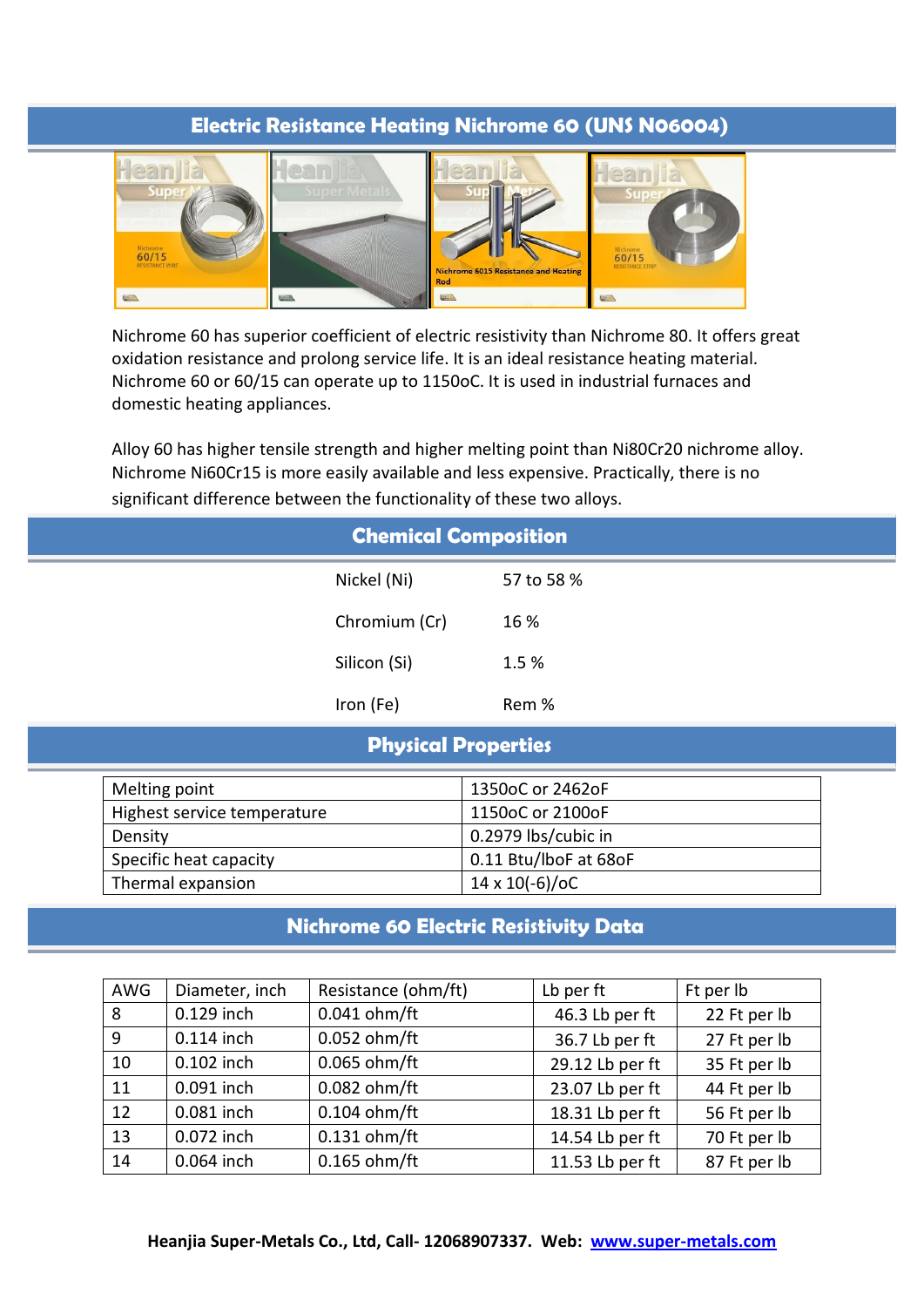| 15 | 0.057 inch  | $0.21$ ohm/ft  | 9.15 Lb per ft    | 110 Ft per lb   |
|----|-------------|----------------|-------------------|-----------------|
| 16 | 0.051 inch  | 0.262 ohm/ft   | 7.24 Lb per ft    | 139 Ft per lb   |
| 17 | 0.045 inch  | $0.33$ ohm/ft  | 5.7 Lb per ft     | 175 Ft per lb   |
| 18 | 0.040 inch  | 0.416 ohm/ft   | 4.56 Lb per ft    | 221 Ft per lb   |
| 19 | 0.036 inch  | $0.524$ ohm/ft | 3.62 Lb per ft    | 278 Ft per lb   |
| 20 | 0.032 inch  | $0.66$ ohm/ft  | 2.9 Lb per ft     | 349 Ft per lb   |
| 21 | 0.029 inch  | $0.83$ ohm/ft  | 2.3 Lb per ft     | 440 Ft per lb   |
| 22 | 0.025 inch  | 1.055 ohm/ft   | 1.8 Lb per ft     | 558 Ft per lb   |
| 23 | 0.023 inch  | 1.322 ohm/ft   | 1.44 Lb per ft    | 697 Ft per lb   |
| 24 | 0.020 inch  | 1.671 ohm/ft   | 1.14 Lb per ft    | 884 Ft per lb   |
| 25 | 0.018 inch  | $2.11$ ohm/ft  | 0.9 Lb per ft     | 1114 Ft per lb  |
| 26 | 0.016 inch  | 2.7 ohm/ft     | 0.71 Lb per ft    | 1412 Ft per lb  |
| 27 | 0.014 inch  | 3.35 ohm/ft    | 0.57 Lb per ft    | 1768 Ft per lb  |
| 28 | 0.013 inch  | 4.252 ohm/ft   | 0.45 Lb per ft    | 2245 Ft per lb  |
| 29 | 0.011 inch  | 5.3 ohm/ft     | 0.34 Lb per ft    | 2794 Ft per lb  |
| 30 | 0.010 inch  | $6.8$ ohm/ft   | 0.29 Lb per ft    | 3567 Ft per lb  |
| 31 | 0.009 inch  | 8.522 ohm/ft   | 0.222 Lb per ft   | 4503 Ft per lb  |
| 32 | 0.008 inch  | 10.55 ohm/ft   | 0.18 Lb per ft    | 5573 Ft per lb  |
| 33 | 0.007 inch  | 13.4 ohm/ft    | 0.142 Lb per ft   | 7076 Ft per lb  |
| 34 | 0.006 inch  | 17.01 ohm/ft   | $0.112$ Lb per ft | 8987 Ft per lb  |
| 35 | 0.0056 inch | 21.52 ohm/ft   | 0.09 Lb per ft    | 11373 Ft per lb |
| 36 | 0.0050 inch | 27 ohm/ft      | 0.1 Lb per ft     | 14266 Ft per lb |
| 37 | 0.0045 inch | 33.34 ohm/ft   | 0.06 Lb per ft    | 17613 Ft per lb |
| 38 | 0.0040 inch | 42.9 ohm/ft    | 0.05 Lb per ft    | 22300 Ft per lb |
| 39 | 0.0035nch   | 55.11 ohm/ft   | 0.034 Lb per ft   | 29114 Ft per lb |
| 40 | 0.0031 inch | 70.24 ohm/ft   | 0.03 Lb per ft    | 37112 Ft per lb |
| 41 | 0.0028 inch | 86.1 ohm/ft    | 0.022 Lb per ft   | 45490 Ft per lb |
| 42 | 0.0025 inch | 108 ohm/ft     | 0.02 Lb per ft    | 57063 Ft per lb |

Ni60Cr15 has sufficient balance of tensile strength and energy requirement that make it fit for cutting and power supplies. When it is used for long term, higher rigidity is preferred to avoid bowing during cutting. For lengthy wire, it needs extensive amount of heat that means costlier power supply.

## **Estimated current required to heat Nichrome 60 or Nichrome 80 wire to the given temperature**

|     |                                              |                                                                                                            |      |      |      |      |      | 400 of 600 of 800 of 1000 of 1200 of 1400 of 1600 of 1800 of 2000 of |       |  |
|-----|----------------------------------------------|------------------------------------------------------------------------------------------------------------|------|------|------|------|------|----------------------------------------------------------------------|-------|--|
|     |                                              |                                                                                                            |      |      |      |      |      |                                                                      |       |  |
| AWG | Dia (in)                                     | Temperature 205 oC 315 oC 427 oC 538 oC 649 oC 760 oC 871 oC 982 oC 1093 oC<br><b>Current, Amperes (A)</b> |      |      |      |      |      |                                                                      |       |  |
| 8   | .1286 in $ 22.4 A $                          | 32 A                                                                                                       | 41 A | 52A  | 65 A | 79 A | 95 A | 111 A                                                                | 128 A |  |
| 9   | .1145 in   18.8 A   26.8 A   34.5 A          |                                                                                                            |      | 44 A | 55 A | 67 A | 80 A | 94 A                                                                 | 108 A |  |
| 10  | .1018 in   16.2 A   23.3 A   29.7 A   37.5 A |                                                                                                            |      |      | 46 A | 56 A | 68 A | 80 A                                                                 | 92 A  |  |